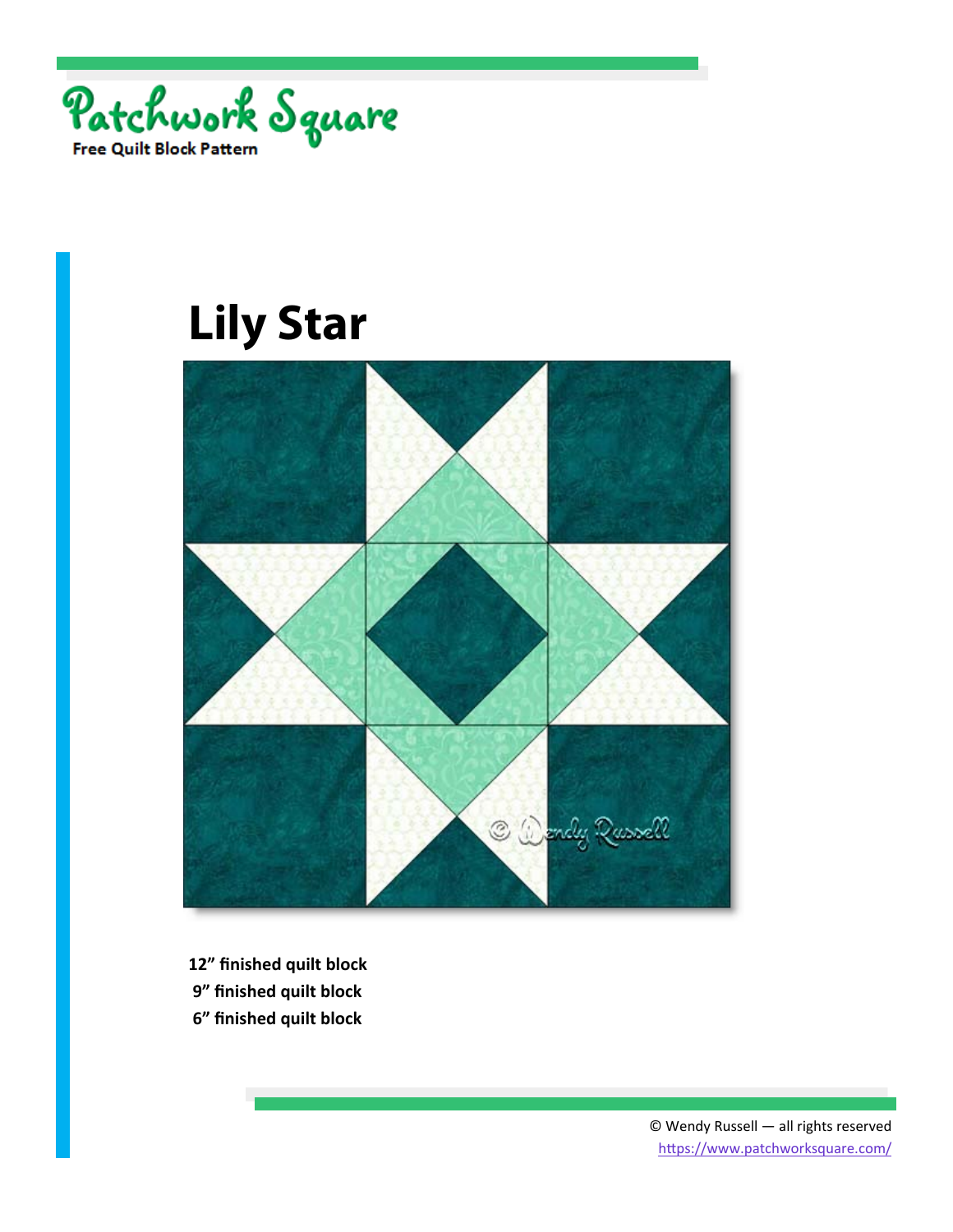

**12" finished quilt block** 

### **Fabric Placement**



| <b>How-to Notes</b>                                     |                                    |
|---------------------------------------------------------|------------------------------------|
|                                                         | Bisect square on<br>one diagonal   |
|                                                         | Bisect square on<br>both diagonals |
| *All seam allowances are<br>1/4" unless noted otherwise |                                    |
|                                                         |                                    |

| 1 | <b>Fabric 1</b><br>Cut 4 squares 4 1/2"<br>Cut 1 square 5 %" and bisect on both diagonals<br>Cut centre square 3 %" |
|---|---------------------------------------------------------------------------------------------------------------------|
| 2 | <b>Fabric 2</b><br>Cut 2 squares 5 %" and bisect on both diagonals                                                  |
| 3 | <b>Fabric 3</b><br>Cut 2 squares 2 %" and bisect on one diagonal<br>Cut 1 square 5 %" and bisect on both diagonals  |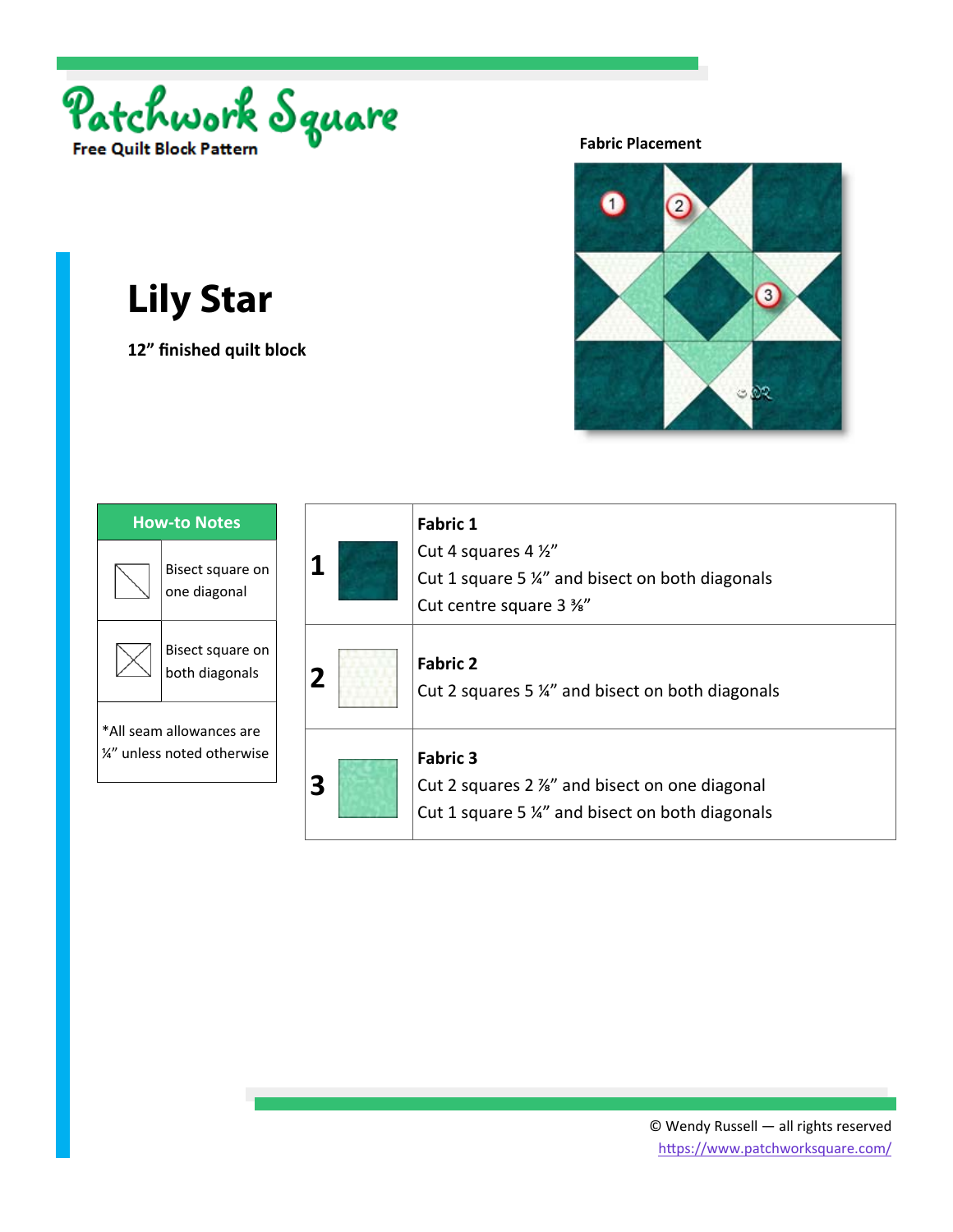

 **9" finished quilt block** 

### **Fabric Placement**



| <b>How-to Notes</b>                                     |                                    |
|---------------------------------------------------------|------------------------------------|
|                                                         | Bisect square on<br>one diagonal   |
|                                                         | Bisect square on<br>both diagonals |
| *All seam allowances are<br>1/2" unless noted otherwise |                                    |
|                                                         |                                    |

| 1 | <b>Fabric 1</b><br>Cut 4 squares 3 1/2"<br>Cut 1 square 4 1/4" and bisect on both diagonals<br>Cut centre square 2 %" |
|---|-----------------------------------------------------------------------------------------------------------------------|
| 2 | <b>Fabric 2</b><br>Cut 2 squares 4 ¼" and bisect on both diagonals                                                    |
| 3 | <b>Fabric 3</b><br>Cut 2 squares 2 %" and bisect on one diagonal<br>Cut 1 square 4 %" and bisect on both diagonals    |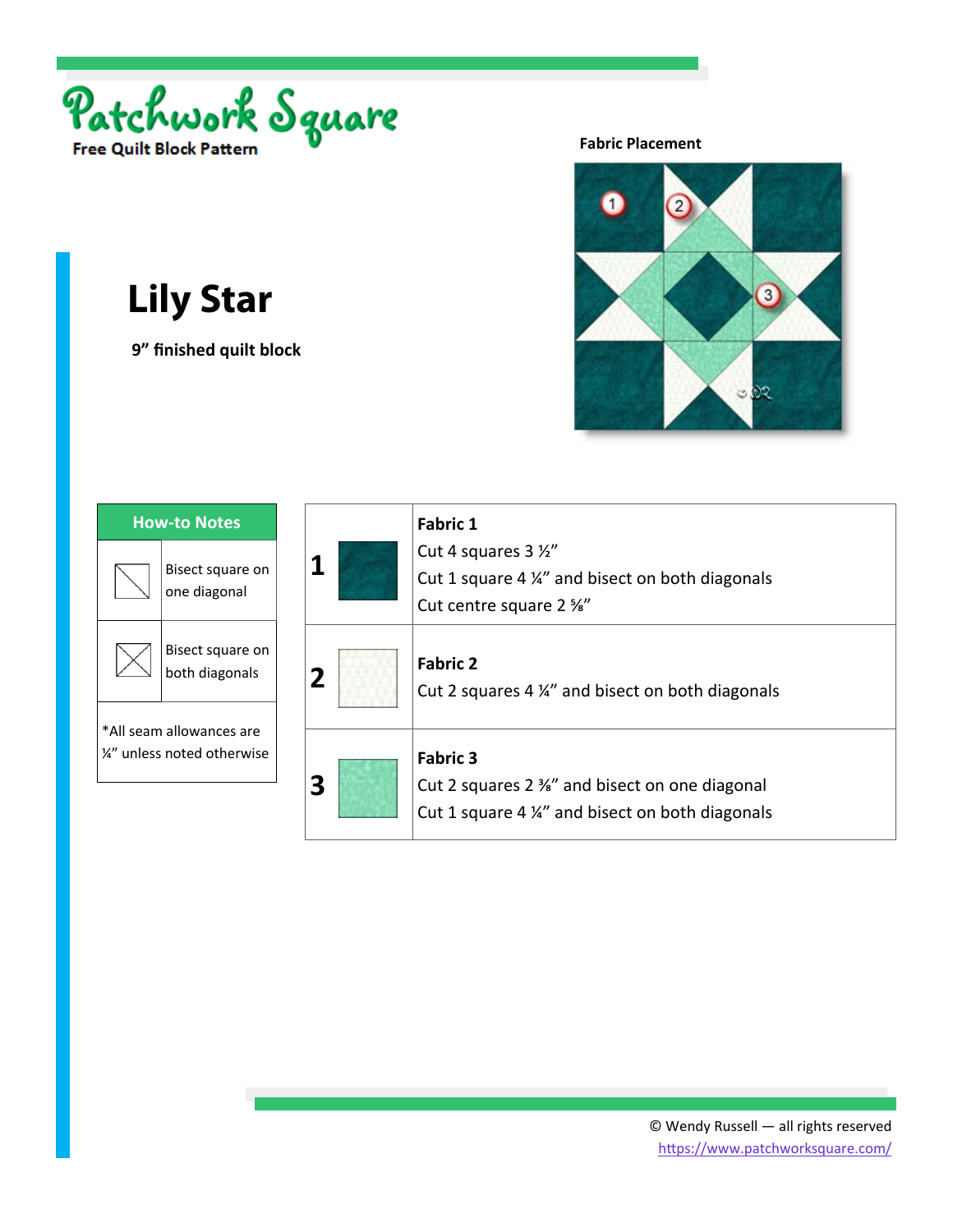

 **6" finished quilt block** 

### **Fabric Placement**



| <b>How-to Notes</b>                                     |                                    |
|---------------------------------------------------------|------------------------------------|
|                                                         | Bisect square on<br>one diagonal   |
|                                                         | Bisect square on<br>both diagonals |
| *All seam allowances are<br>1/2" unless noted otherwise |                                    |
|                                                         |                                    |

| 1 | <b>Fabric 1</b><br>Cut 4 squares 2 1/2"<br>Cut 1 square 3 1/4" and bisect on both diagonals<br>Cut centre square 1 %"  |
|---|------------------------------------------------------------------------------------------------------------------------|
| 2 | <b>Fabric 2</b><br>Cut 2 squares 3 ¼" and bisect on both diagonals                                                     |
| 3 | <b>Fabric 3</b><br>Cut 2 squares 1-15/16" and bisect on one diagonal<br>Cut 1 square 3 %" and bisect on both diagonals |